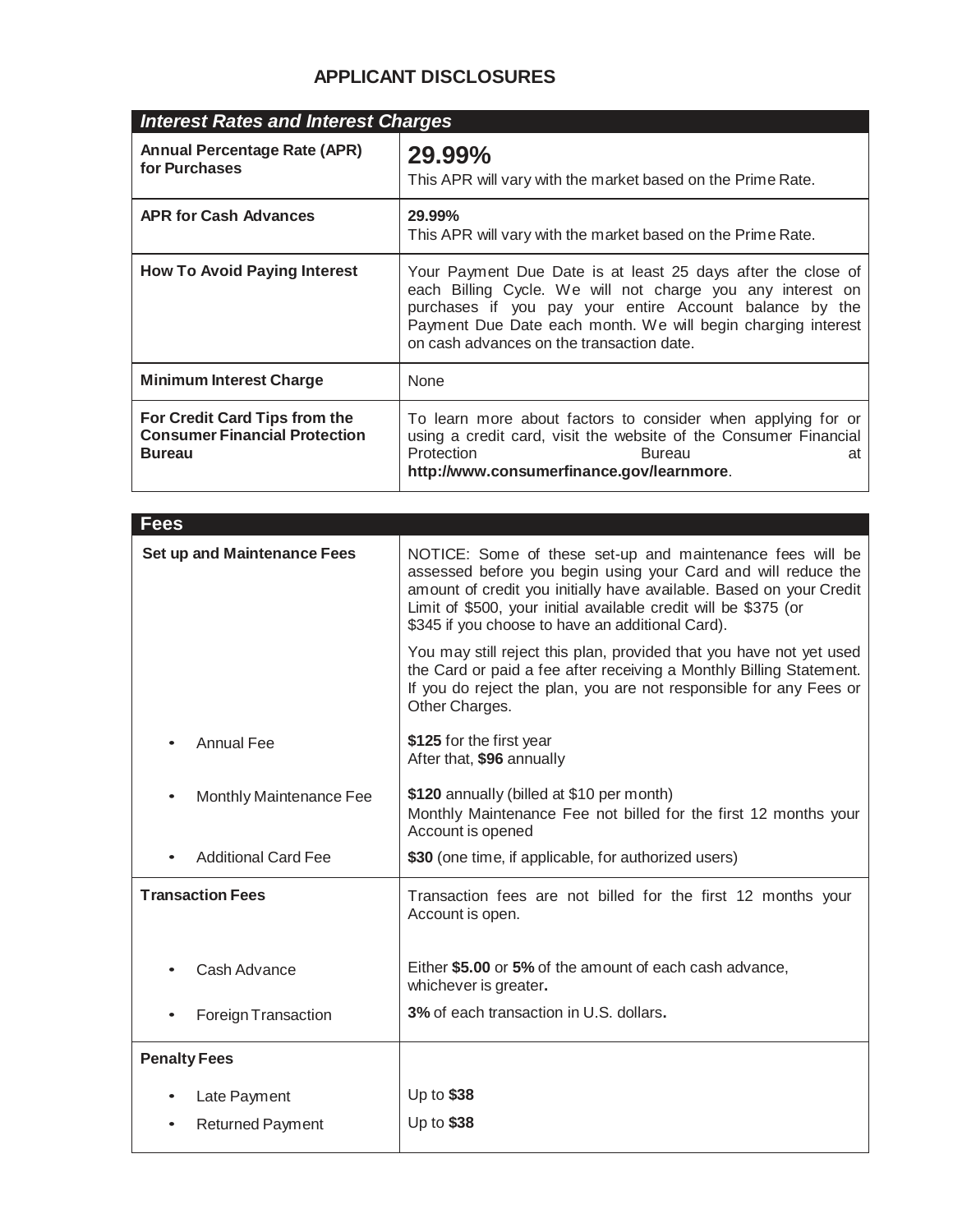**How We Will Calculate Your Balance:** W e use a method called "average daily balance (including new purchases)." See **INTEREST CHARGES** below for more details.

### **INTEREST CHARGES**

**INTEREST CHARGES** for purchases and cash advances are calculated at a monthly periodic rate of 2.4992%, which is equivalent to an **ANNUAL PERCENTAGE RATE** ("APR") **of 29.99%. Variable Rate.**

The APR may increase or decrease on the first day of the subsequent monthly Billing Cycle based on changes in the prime rate ("Index"). The APR is calculated by adding the amount of margin stated below to the Index. The Index is the prime rate published in the Money Rates section of *The Wall Street Journal* on the 25 th day of each month. If the Index is not published on that day, the Index on the next business day will be used. Any increase in the APR may take the form of an increase in the monthly Minimum Payment. If the Index is no longer available, we will choose a new index that is based upon comparable information. The APR for purchases and cash advances will be determined by adding a margin of 25.74% to the Index.

**INTEREST CHARGES** are imposed on purchases beginning on the date a purchase is posted to your Account. However, **INTEREST CHARGES** will not be imposed on purchases made in any Billing Cycle in which the previous balance shown on your Monthly Billing Statement is zero and you pay your new balance in full by the payment due date shown on your Monthly Billing Statement. **INTEREST CHARGES** are imposed on cash advances beginning on the date a cash advance is obtained and continuing until the balance of your Account is paid in full. There is no time in which you can pay the balance of cash advances in order to completely avoid **INTEREST CHARGES**.

**INTEREST CHARGES** for a Billing Cycle are calculated separately for purchases and cash advances. There is no minimum **INTEREST CHARGE**. The **INTEREST CHARGE** calculation begins on the date the transaction is posted to your Account.

For purchases, the **INTEREST CHARGE** is computed by multiplying the monthly periodic rate by the average daily balance of purchases. To determine the average daily balance of purchases, we take the beginning outstanding balance of purchases each day, add any new purchases, and subtract any payments and/or credits. This gives us the daily balance of purchases. (Any daily balance that is a credit balance is treated as zero (\$0.00) balance.) Then, we add all the daily balances of purchases for the Billing Cycle together and divide the total by the number of days in the Billing Cycle. This gives us the average daily balance of purchases.

For cash advances, the **INTEREST CHARGE** is computed by multiplying the monthly periodic rate by the average daily balance of cash advances. To get the average daily balance of cash advances, we take the beginning outstanding balance of cash advances each day, add in any new cash advances, and subtract any payments and/or credits that we apply to the cash advance balance. This gives us the daily balance of cash advances. (Any daily balance that is a credit balance is treated as zero (\$0.00) balance.) Then, we add all the daily balances of cash advances for the Billing Cycle together and divide the total by the number of days in the Billing Cycle. This gives us the average daily balance of cash advances.

## **FEES AND OTHER CHARGES**

Your Account is subject to the following Fees and Other Charges, each of which may be charged to your Account:

**Cash Advance Fee.** In addition to the **INTEREST CHARGE** on cash advances, there is a fee of 5% or \$5.00, whichever is greater, for each cash advance posted to your Account that month ("Cash Advance Fee"). **NO CASH ADVANCES ARE PERMITTED DURING THE FIRST 95 DAYS AN ACCOUNT IS OPEN. Cash Advance Fees** will not be assessed during the first twelve (12) months after your Account is open.

**Additional Card Fee.** Your Account will be assessed a one-time additional card fee of \$30.00 for each authorized user you add to your Account.

**Foreign Currency Transaction Fee.** Your Account will be assessed a foreign currency transaction fee equal to 3% of any transaction made in a foreign currency that is converted to U.S. Dollars. This fee will not be assessed to foreign transactions made in the first 12 months your Account is open.

**Annual Fee.** Your Account will be assessed an Annual Fee of \$125.00 ("Annual Fee") for the first year and \$96.00 each subsequent year. The Annual Fee will be billed to your Account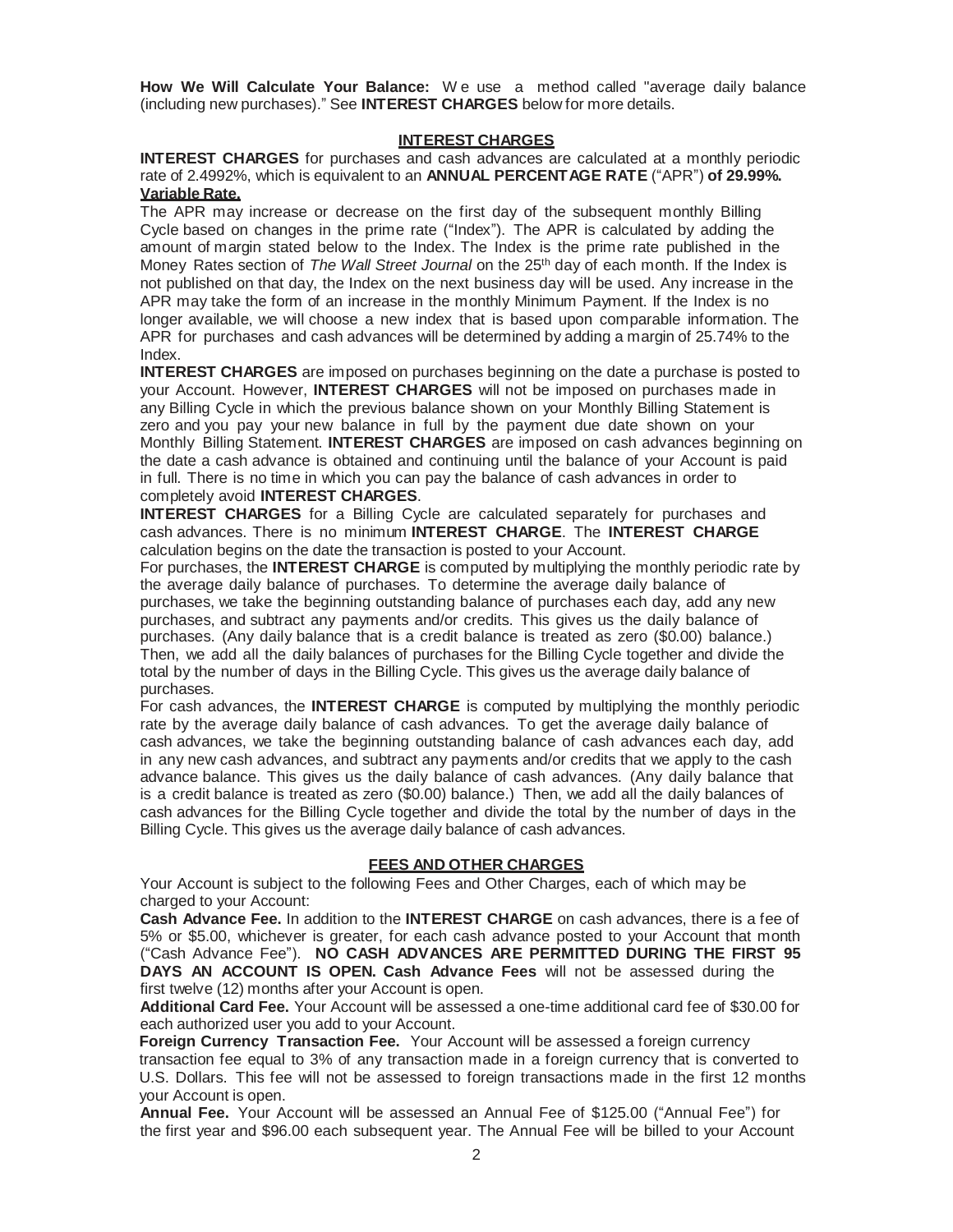once the Account is opened, and on or about your anniversary date each year. Your payment of the Annual Fee does not affect our right to close your Account or our ability to limit transactions on your Account.

**Annual Fee Renewal Refund Disclosure**. We will refund the Annual Fee charged to your Account if you notify us, within 30 days from the date of the Monthly Billing Statement on which it appears, that you wish to close your Account.

**Monthly Maintenance Fee.** Your Account will be assessed a monthly maintenance fee, which will be billed at \$10.00 per month to your Account ("Monthly Maintenance Fee"). The Monthly Maintenance Fee will not be billed in the first 12 months your Account is open. Your payment of the Monthly Maintenance Fee does not affect our right to close your Account or our ability to limit transactions on your Account.

**Late Payment Fee.** If we do not receive a payment from you in at least the amount of the minimum payment due ("Minimum Payment") by the Payment Due Date shown on your Monthly Billing Statement, you will be charged a Late Payment Fee equal to the lesser of \$27 or your Minimum Payment ("Late Payment Fee") in accordance with law. If you fail to make a timely payment in any of the six (6) Billing Cycles after the initial late payment, you will be charged \$38 or the amount of the required Minimum Payment, whichever is less. We may refer to this fee as the "Late Fee" or "Late Charge".

**Returned Payment Fee.** If you make a payment on your Account and your check or other payment instrument (including an electronic funds transfer or a telephone authorized draft) is not honored for any reason or cannot be processed, we will charge a Returned Payment Fee equal to the lesser of \$27 or your Minimum Payment ("Returned Payment Fee"). In the event a payment is returned in any of the six (6) Billing Cycles after the initial returned payment, you will be charged \$38 or the amount of the required Minimum Payment, whichever is less. The charge may be imposed even if we elect to re-present the item and it is paid upon our representment. We will not charge both a Late Payment Fee and a Returned Payment Fee based upon a single payment.

**Expedited Phone Pay Fee.** Each time you contact us to arrange a payment by a draft on your deposit account or by debit card using an expedited service by a customer service representative; an Expedited Phone Pay Fee of \$10.95 will be imposed by a third-party money transfer agent, such as Western Union Speedpay. This fee, along with the payment amount, will appear on your deposit account. For clarity, "expedited" means crediting a payment to your Account the same day, or if the payment is received after the payment cut-off time (5:00 pm EST), the next business day. You can avoid paying an Expedited Phone Pay Fee by (i) mailing your payment to the address listed on your Monthly Billing Statement, (ii) paying online, or (iii) scheduling a future-dated payment via a customer service representative that is not otherwise classified as an expedited payment.

#### **OTHER IMPORTANT DISCLOSURES:**

**Available Credit Limits.** Once the entire security deposit, if applicable, is paid in full, your Account will be opened and you will have access to your initial available credit. Funds received in connection with a security deposit may be held up to 10 days before an Account is opened.

**Authorization.** You certify that all the information given in this application is true and correct and you are giving this information in order to obtain credit and authorize us to obtain information concerning any statements herein. You agree to furnish us with all requested information. You authorize us to charge the Annual Fee, Monthly Maintenance Fee and Additional Card Fee (if applicable) to your Account.

**Applicable Law.** This Agreement and your Account, and any claim, dispute or controversy (whether in contract, tort, or otherwise) at any time arising from or related to your Account, this Agreement or any transferred balances, are governed by and construed in accordance with applicable federal law and, to the extent not preempted by federal law, by the laws of Utah (without applying its choice-of-law rules). The formation, legality, enforceability, and interpretation of this Agreement, and any amounts contracted for, charged and received under this Agreement, will be governed by such laws. This Agreement is entered into between you and us in Utah, regardless of the state of your residence or whether or not your Account or Card is used in Utah. Our decisions regarding the extension of credit to you are made in the State of Utah. Federal and Utah law will also apply to any controversy, claim, or dispute arising from or relating in any way to the subject matter of this Agreement and your Account, including, without limitation, statutory, equitable, and tort claims.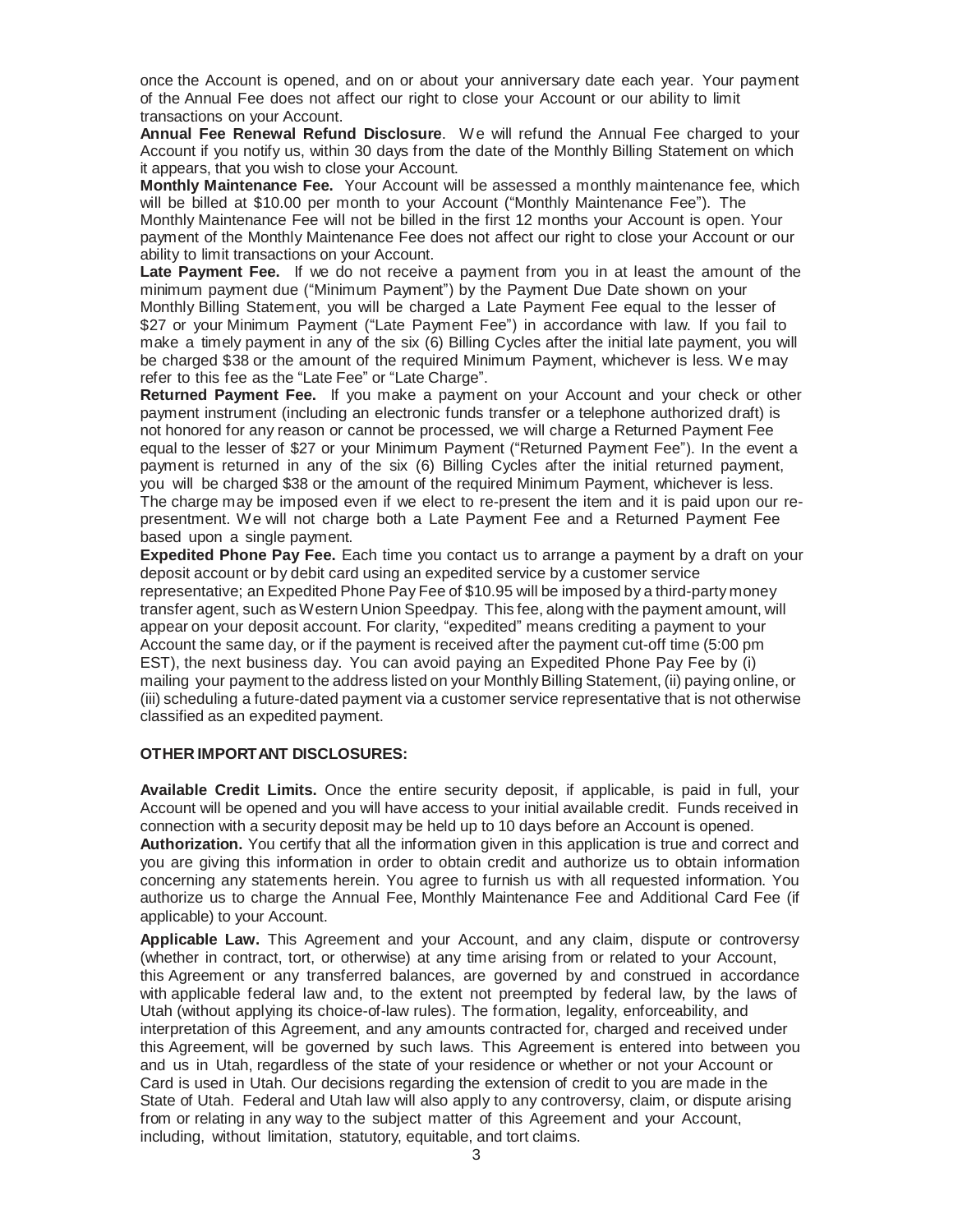**Availability of Credit and Payment Holds.** Generally, payments are credited to your Account on the day they are received. Available credit created as a result of payments posted to your Account may not be available for up to seven (7) days, or longer if circumstances warrant an additional hold, or if we deem ourselves at risk for any reason. If you use a payment service provided by a third party to deliver your payment to us, that third party may charge you a fee for such service; such third party fees will not be billed to your Account. Credit to your Account may be delayed up to five (5) days if payment is (a) not received at the Payment Address or (b) not accompanied by the payment coupon portion of your Monthly Billing Statement. Delayed crediting may result in Late Fee and additional **INTEREST CHARGES** and Fees being applied to your Card.

**Your Consent to Automated-Dialer and Pre-recorded Calls and Text Messages.** By providing us with a telephone number(s), at any time, you consent and authorize Celtic Bank and its affiliates, agents and independent contractors, to contact you regarding your Account at such number(s) using any lawful means of communication, including, but not limited to calls placed to your cell, mobile or other phone using an automated dialing service, pre-recorded messages or text messages. Providing us with a telephone number(s) constitutes a new authorization for such communications, which authorization takes priority over any prior preference or election you made to opt-out of receiving calls made using automated dialing services, pre-recorded messages or text messages. You do have the option to opt out of receiving communications at that number any time thereafter. Standard text messaging and/or calling charges imposed by your provider may apply.

## **TERMS AND CONDITIONS OF YOUR DEPOSIT ACCOUNT**

The following additional terms apply in connection with your Deposit Account.

**Security Deposit (if applicable).** We may require a collateral deposit in the form of a security deposit, up to the full amount of the Credit Limit to be paid in full before the Account is opened to secure your obligations under this Agreement and to offset the risk associated with the Account. You understand and agree that if we require a security deposit, we may use any or all amounts of the deposit to pay amounts you owe under this Agreement if you are in default or you or we close or cancel your Account. Refer to the "Terms and Conditions of Your Deposit Account" and "Truth in Savings Disclosure – Deposit Account" section of this Agreement for more information.

**Deposit.** An initial Deposit Account balance is needed to open your Account. This amount is printed in the application decision letter and must be paid by one of the payment methods contained in such letter. You may make additional deposits to your Deposit Account up to a maximum Deposit Account balance of \$2,000. After the Account has been open for 90 days and we have received at least three timely Minimum Payments, we will increase your Credit Limit to the amount of your Deposit Account balance. Any non-cash items tendered for deposit will be given only provisional credit until collection is final. Deposit funds may be held up to 10 days. We are not responsible for transactions initiated by mail or outside depository institutions until we actually receive them. We will treat and record all security deposit funds received after our "daily cutoff time" on a Business Day we are open, or received on a day that we are not open for business, as if initiated on the following Business Day that we are open. **Withdrawals.** Since this Deposit Account is collateral for your Account, and not a Fee, withdrawals are not permitted from this Deposit Account while there remains an outstanding balance on your Account or while you retain possession of any Card.

**Applicable Law.** Your Deposit Account and any claim, dispute, or controversy arising from or relating to this Agreement or your Deposit Account, are governed by and interpreted under federal law and construed in accordance with the laws of the State of Utah (without applying its choice-of-law rules). The formation, legality, enforceability, and interpretation of this Agreement, and any amounts contracted for, charged and received under this Agreement, will be governed by such laws. This Agreement is entered into between you and us in Utah, regardless of the state of your residence. Our decisions regarding the Deposit Account are made in the State of Utah. Federal and Utah law will also apply to any controversy, claim, or dispute arising from or relating in any way to the subject matter of this Agreement and your Deposit Account, including, without limitation, statutory, equitable, and tort claims.

**Bankruptcy.** If you become a debtor in any proceeding under the United States Bankruptcy Code, you agree that you will recognize us as a perfected secured creditor with respect to the Deposit Account and that you will declare the Deposit Account as exempt property pursuant to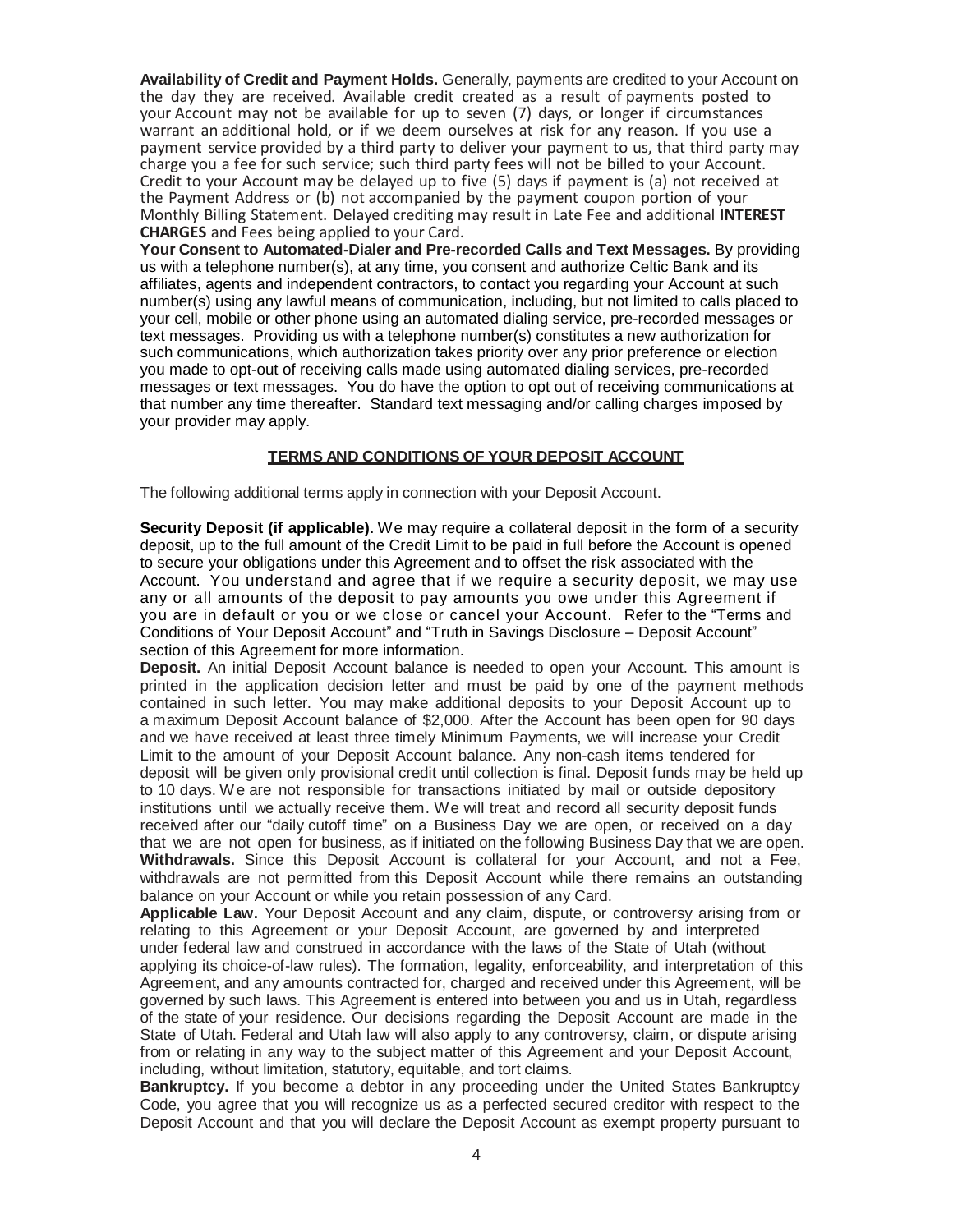the provisions of the United States Bankruptcy Code or applicable State exemption laws.

**Amendments.** We may amend the terms and conditions applicable to your Deposit Account separately from the remainder of this Agreement at any time with reasonable written notice to you, as required by law.

**Assignments Prohibited.** You may not assign the Deposit Account to anyone other than us without our prior written consent.

**Pledge Agreement.** As a security for the payment of all credit extended through your Account, you pledge to, and grant Continental Finance, its successors and assigns, a security interest in all funds now and hereafter deposited in your Deposit Account. You authorize us to unconditionally restrict withdrawals from your Deposit Account. If your Account is in default or if your Account is terminated for any reason, we may at any time thereafter, and without notice to you (unless otherwise required by law), apply all or part of the funds in your Deposit Account as a credit toward any and all amounts owed on your Account. We may also exercise any other remedies under the terms of this Agreement or otherwise legally available. If your Account is cancelled or closed either by you or us, we have (unless otherwise required by law) ninety (90) days from the date of such Account closure to allow for all charges made on the Card to clear. After the expiration of this period, we will remit to you the full amount remaining in your Deposit Account, if any, after the application of the security deposit to any outstanding balances that remain on your Card.

# **TRUTH IN SAVINGS DISCLOSURE – DEPOSIT ACCOUNT**

**Security Deposit Insurance.** This Deposit Account will be held at an FDIC or NCUA insured financial institution and will receive the benefit of FDIC, NCUA or other depository insurance. **Rate Information.** This is a non-interest bearing Deposit Account. The Interest Rate and Annual Percentage Yield is 0%. No interest accrues on the Deposit Account. **Minimum Balance Limitations.** The minimum balance to open the Deposit Account is the amount printed in the application decision letter. Once your balance reaches the required amount, your Account will be opened. We must receive the entire amount within 30 days from the date we received your application, or any money applied to your Deposit Account will be refunded. **Transaction Limitations.** No withdrawals will be permitted from your Deposit Account while there remains a balance on your Account or while you retain possession of the Card. The maximum amount of funds that may be deposited into this Deposit Account is \$2,000.00. Deposit amounts and the corresponding methods of payment will be disclosed in the application decision letter. Deposit funds may be held for up to 10 days, which will delay the opening of your Account. **Fees.** No fees are charged on this Deposit Account.

# **CARDHOLDER AGREEMENT AND DEPOSIT ACCOUNT CONTRACT**

**General Terms.** This Agreement covers the terms and conditions of the Card Account ("Account"). Celtic Bank is the Card issuer and assigns its rights for servicing and other rights to Continental Finance Company ("Continental Finance") after Card issuance.

# **YOUR BILLING RIGHTS KEEP THIS NOTICE FOR FUTURE USE**

This notice tells you about your rights and our responsibilities under the Fair Credit Billing Act.

**What To Do If You Find A Mistake On Your Monthly Billing Statement.**

If you think there is an error on your Monthly Billing Statement, write to us at: Continental Finance P.O. Box 3220 Buffalo, NY 14240-3220

In your letter, give us the following information:

- Account information: Your name and Account number.
- Dollar amount: The dollar amount of the suspected error.
- Description of problem: If you think there is an error on your Monthly Billing Statement, describe what you believe is wrong and why you believe it is a mistake.

You must contact us: Within 60 days after the error appeared on your Monthly Billing Statement.

• At least 3 business days before an automated payment is scheduled, if you want to stop payment on the amount you think is wrong.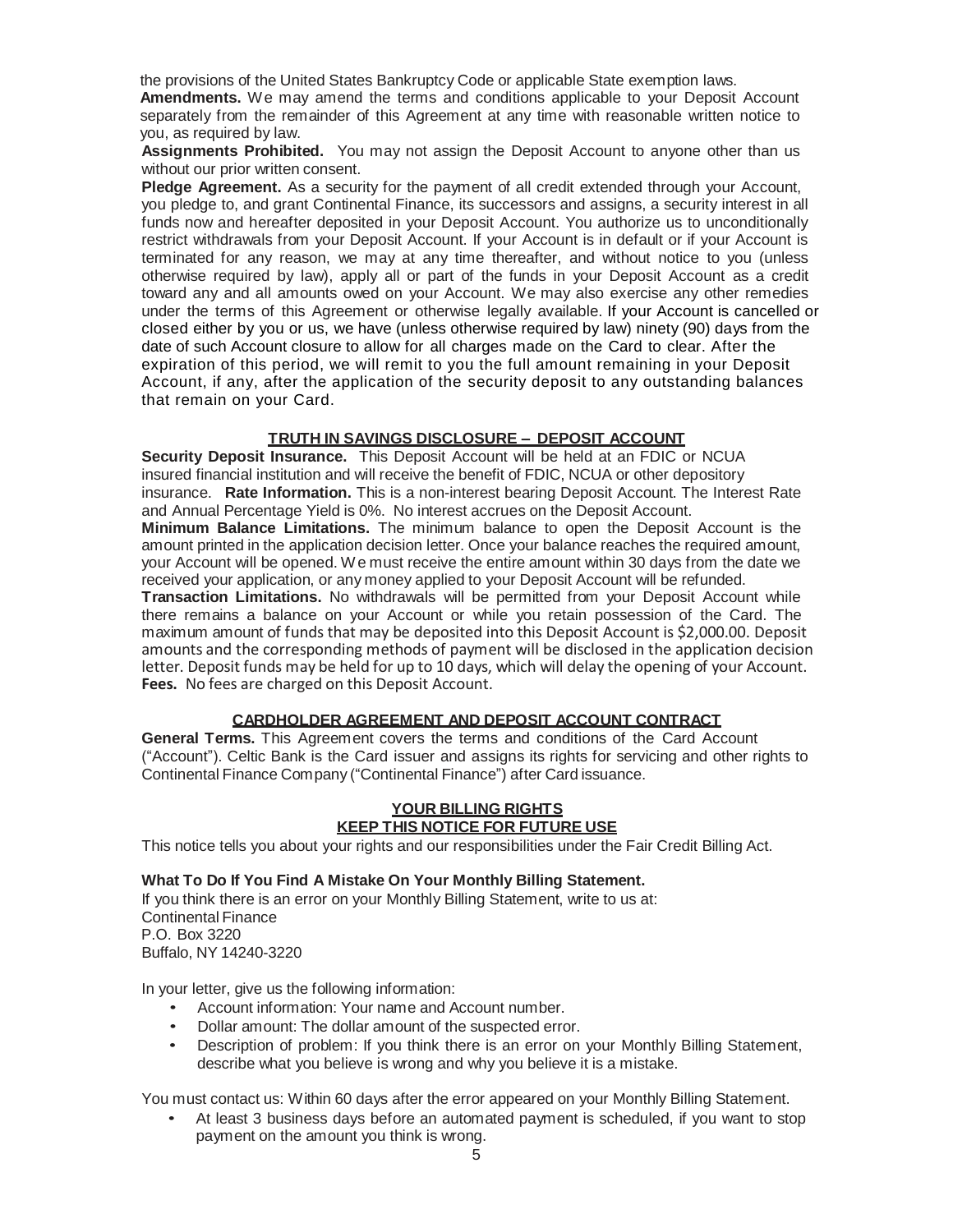You must notify us of any potential errors in writing. You may call us, but if you do we are not required to investigate any potential errors and you may have to pay the amount in question.

# **What Will Happen After We Receive Your Letter**

## **When we receive your letter, we must do two things:**

1. Within 30 days of receiving your letter, we must tell you that we received your letter. We will also tell you if we have already corrected the error.

2. Within 90 days, of receiving your letter, we must either correct the error or explain to you why we believe the Monthly Billing Statement is correct.

### **While we investigate whether or not there has been an error:**

- We cannot try to collect the amount in question, or report you as delinquent on that amount.
- The charge in question may remain on your Monthly Billing Statement, and we may continue to charge you **INTEREST CHARGES** on that amount.
- While you do not have to pay the amount in question, you are responsible for the remainder of your Account balance.
- We can apply any unpaid amount against your Credit Limit.

### **After we finish our investigation, one of two things will happen:**

- *If we made a mistake:* You will not have to pay the amount in question or any **INTEREST CHARGES,** Fees and Other Charges related to that amount.
- *If we do not believe there was a mistake:* You will have to pay the amount in question, along with applicable **INTEREST CHARGES**, Fees and Other Charges. W e will send you a Monthly Billing Statement of the amount you owe and the date payment is due. W e may then report you as delinquent if you do not pay the amount we think you owe.

If you receive our explanation but still believe your Monthly Billing Statement is wrong, you must write to us within 10 days telling us that you still refuse to pay. If you do so, we cannot report you as delinquent without also reporting that you are questioning your Monthly Billing Statement. We must tell you the name of anyone to whom we reported you as delinquent, and we must let those organizations know when the matter has been settled between us.

If we do not follow all of the rules above, you do not have to pay the first \$50 of the amount you question even if your Monthly Billing Statement is correct.

## **Your Rights if You Are Dissatisfied With Your Credit Card Purchases.**

If you are dissatisfied with the goods or services that you have purchased with your Card and you have tried in good faith to correct the problem with the merchant, you may have the right not to pay the remaining amount due on the purchase.

To use this right, all of the following must be true:

- 1. The purchase must have been made in your home state or within 100 miles of your current mailing address, and the purchase price must have been more than \$50. (Note: Neither of these are necessary if your purchase was based on an advertisement we mailed to you, or if we own the company that sold you the goods or services.)
- 2. You must have used your Card for the purchase. Purchases made with cash advances from an ATM or with a check that accesses your Account do not qualify.
- 3. You must not yet have fully paid for the purchase.

If all of the criteria above are met and you are still dissatisfied with the purchase, contact us *in writing* at:

Continental Finance P.O. Box 3220 Buffalo, NY 14240-3220

While we investigate, the same rules apply to the disputed amount as discussed above. After we finish our investigation, we will tell you our decision. At that point, if we think you owe an amount and you do not pay, we may report you as delinquent.